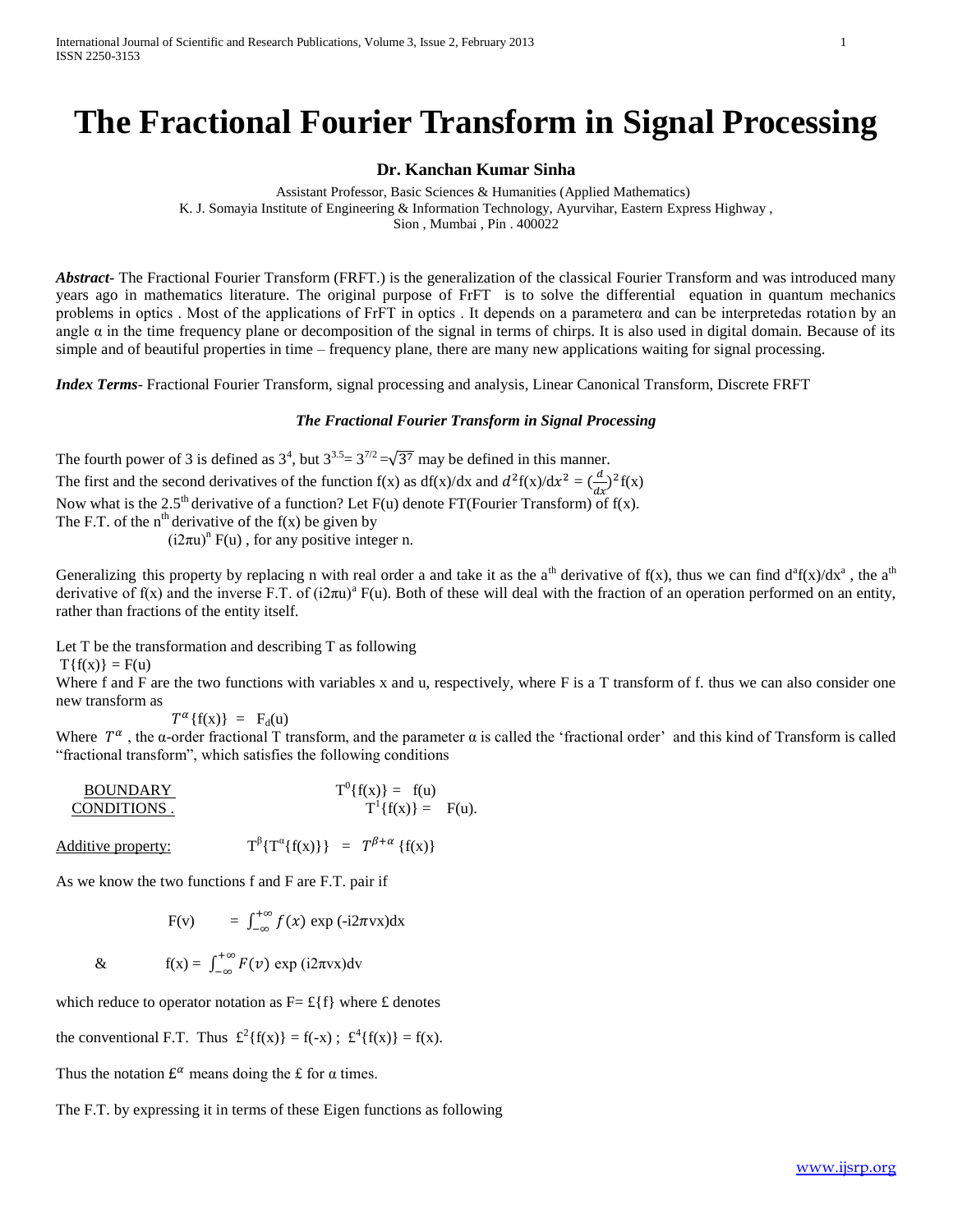International Journal of Scientific and Research Publications, Volume 3, Issue 2, February 2013 2 ISSN 2250-3153

$$
f(x) = \sum_{n=0}^{\infty} A_n \psi_n(x)
$$

$$
A_n = \int_{-\infty}^{+\infty} \Psi_n(x) f(x) dx
$$

 $\mathfrak{L} \{f(x)\} = \sum_{n=0}^{\infty} A_n e^{-in\pi/2} \psi_n(x)$ 

The  $\alpha^{th}$  order Fractional Fourier Transform give the same Eigen functions as the F.T., but its Eigen value are the  $\alpha^{th}$  power of the Eigen values of the ordinary F.T.

The Fractional operator of order  $\alpha$  may be defined through Eigen functions of the Conventional Fourier operator as

 $\mathbf{\pounds}^{\alpha} \{ \psi_n(\mathbf{x}) \} = e^{-i \alpha n \pi/2} \psi_n(\mathbf{n})$ 

If the operator be linear, the fractional transform of an arbitrary function may be expected as

 $\{f^{\alpha}[f(x)]\}(x) = \sum_{n=0}^{\infty} A_n e^{-\alpha n \pi/2} \psi_n(x)$ 

Thus, we have the following essential properties:

(1) The FFT operation is Linear.

(2) The first-order Transform ' $\mathbf{f}'$  corresponds to the Conventional F.T.  $\mathbf{f}$  and the zeroth-order transform  $\mathbf{f}^0$ , ie. doing no transform.

(3) The fractional operator is additive  $\text{\pounds}\beta \text{\pounds}\alpha = \text{\pounds}\alpha + \beta$ 

#### **SIGNAL Fr** FT with order  $\emptyset$ ∂(t-τ)  $\sqrt{\frac{1}{2}}$  $\frac{jcot\emptyset}{2}$  .  $e^{j(\frac{\tau^2+u^2}{2})}$  $rac{1}{2}$ )cot $\emptyset$ <sub>,  $e^-$ </sub>  $e^{-j(at^2)}$  $\frac{1}{\sqrt{2}}$  $\frac{1}{j \cdot 2a - j \cot \phi}$ .  $j(2acot\emptyset-1)u^2$  $rac{2acot \emptyset -1)u^2}{2(cot \emptyset -2a)}$   $e^{-\frac{1}{c}}$  $-j(b^2)$  $\frac{f(b')}{2(cot\emptyset-2a)}$ 1  $\sqrt{1+jtan\phi}$  .  $e^{-(\frac{ju^2}{2})}$  $\frac{\text{curv}}{2}$ )  $\sqrt{1}$  $-j(u^2+v^2)$ 2  $\sin(vt)$   $\sqrt{1}$  $-j(u^2+v^2)$ 2

## **FRCTIONAL FT. OF SOME SIGNALS**

We have introduced some relations between them, which are quite important because many applications are based on them. The first FRFT have several applications in the area of Optics and Signal Processing, which leads to generalization of notation of space or time and frequency domain which are central concepts of Signal processing. The generalization of F.T , Fr. F.T in a useful tool for Signal Processing. Since the flexibility of Fr. F.T is better than conventional F.T., many problems that cannot be solved well by Conventional F.T. are solved here.